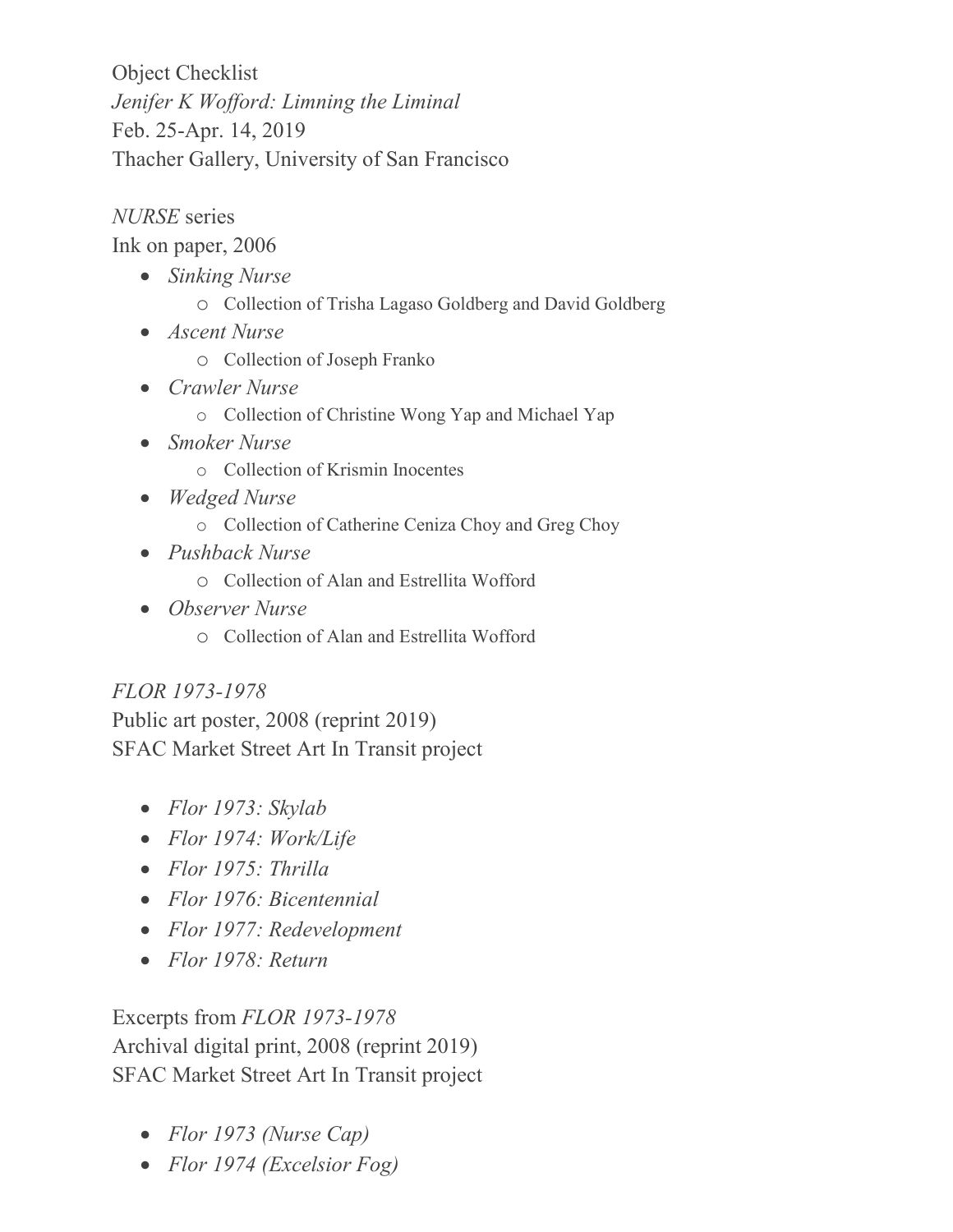- *Flor 1977 (On Kearny Street)*
- *Flor 1977 (I Hotel Protest)*
- *Flor 1977 (I Hotel sign)*
- *Flor 1978 (SF skyline)*

*WITCHES I – VI (series of six)* Ink and acrylic on paper, 2013

## CPV

Ink and acrylic on paper, 2013

- *CPV 4*
- *CPV 5*
- *CPV 6*

*LOLAS* series Digital archival print, 2016

- *Lola Cristeta*
- *Lola Piedad*
- *Lola Dolores*
- *Lola Narcisa*
- *Lola Adela*
- *Lola Fidencia*
- *Lola Estelita*

*DEATH SONGS*, 2018

- Digital archival print, 2018
- *What A Fool Believes*
- *I wish You Well*
- *Como La Flor*
- *Respect*
- *Beinhaus*
- *Puttin' On The Ritz*
- *Dahil Sa Iyo*
- *This Must Be The Place*

*COLLAPSE*, 2015-2019 (ongoing) acrylic on canvas, 2015